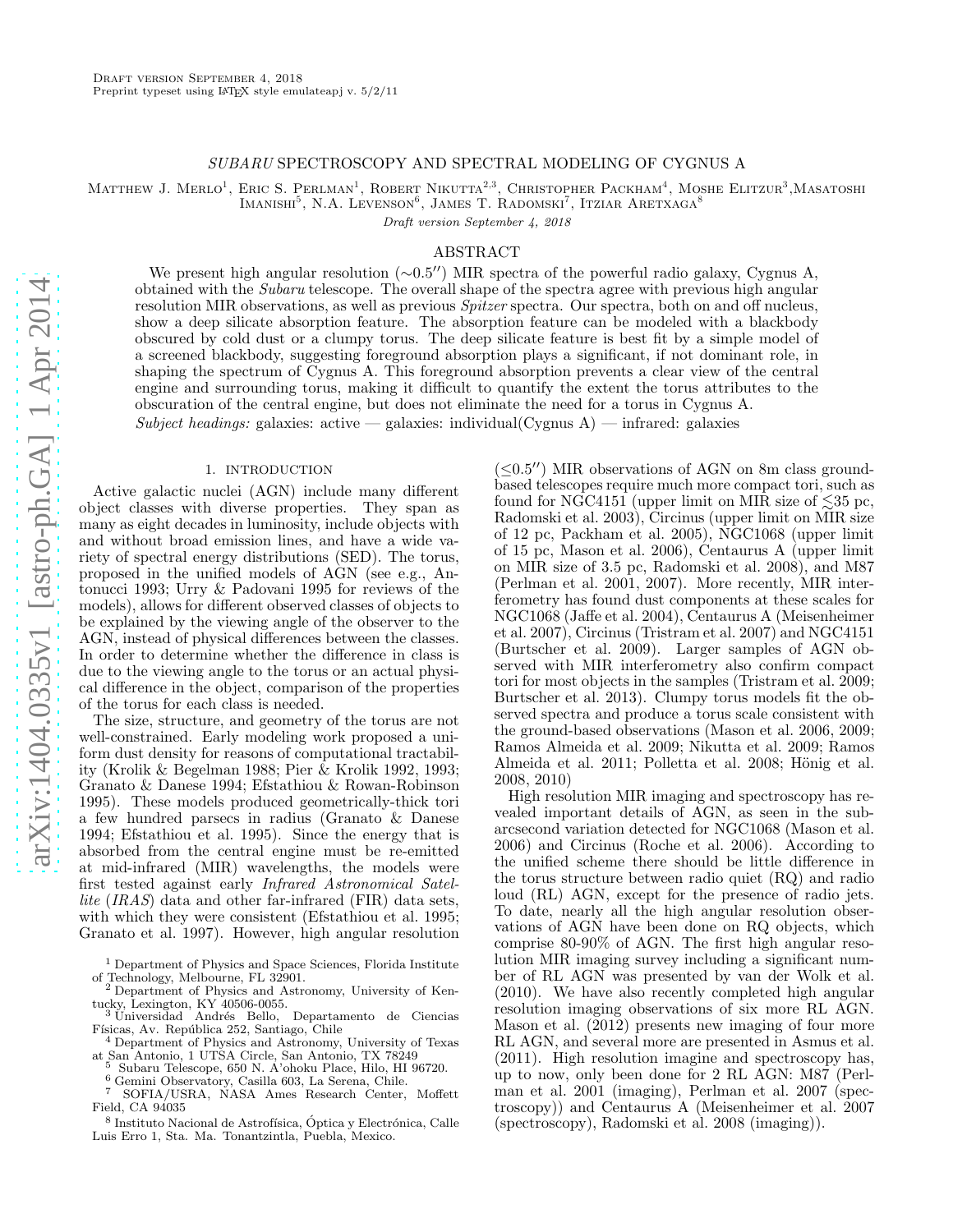

FIG. 1.— Left: N band ( $\lambda_o$ =10.8  $\mu$ m,  $\Delta\lambda$ =5.2  $\mu$ m) image of Cyg A with bicones (parabolas) and radio axis (dashed line) overplotted (Figure 4, Radomski et al. 2002). Right:  $2.25 \mu m$  NICMOS image of Cyg A from Tadhunter et al. (1999). These images show the unresolved nucleus and surrounding extended emission. Overplotted on the images is the slit and the extraction apertures used for our observations. Region 1 is the southeastern aperture, region 2 is the central aperture, and region 3 is the northwestern aperture. The total aperture is the combination of all three regions. See § 2.1.

Here we present high angular resolution MIR spectroscopy for Cygnus A (Cyg A). The redshift of Cyg A, z=0.056 (Stockton et al. 1994), corresponding to a distance of 247 Mpc and a scale of  $1''=1.1$  kpc, makes it one of the closest powerful FR II radio galaxies. Because of its proximity and brightness, Cyg A is very wellstudied. Its radio jet structure and overall radio structure (Krichbaum et al. 1998; Carilli et al. 1999) have provided critical data for models of jets. X-ray spectroscopy found an intrinsic luminosity of the central core of  $\sim$ 10<sup>44</sup> erg s<sup>-1</sup> and a large H<sub>I</sub> column density ( $\sim$ 10<sup>23</sup> cm<sup>-2</sup>) (Young et al. 2002). Optical spectropolarimetry (Ogle et al. 1997) also found evidence of a powerful, obscured central engine. Furthermore, the polarization of narrow lines and the ratio of broad lines are consistent with scattering by dust. Chandra observations (Young et al. 2002) found evidence of a heavily-obscured nucleus and a biconical soft x-ray emission that is aligned with the bipolar cone seen in optical emission lines (Jackson et al. 1998) and near-infrared (NIR) (Tadhunter et al. 1999, 2000) observations. High resolution MIR imaging observations (Radomski et al. 2002, left panel of Figure 1) show an unresolved nucleus surrounded by extended emission that has a morphology consistent with the bipolar structure seen in optical and low resolution NIR emission lines. MIR spectroscopy presented in Imanishi & Ueno (2000) found an absorption feature at  $9.7\mu$ m, consistent with absorption by dust near the central engine.

The paper is laid out as follows: in § 2, we present MIR spectroscopic observations and data reduction of Cyg A made at the 8.2 m Subaru telescope, and archival data from other telescopes that will allow discussion of the broad band spectral properties of Cyg A. In  $\S$  3, we discuss the spectral features of our spectra and compare with data from the *Spitzer* and *Keck* telescopes. In  $\S$  4, we present and compare modeling of the MIR spectra, discuss the implications for previous work, and discuss the multi-wavelength SED. In § 5, we discuss the overall



Fig. 2.— Radial profile plot for the spectral data for Cyg A (cross) and Vega (open diamond). We clearly detect flux from both the nucleus and extended structure.

significance of these observations and models.

#### 2. OBSERVATIONS AND DATA REDUCTION

## 2.1. Subaru Observations

Spectroscopic observations of Cyg A were obtained UT April 27th, 2005, on the Subaru telescope using the Cooled Mid-Infrared Camera and Spectrometer (COMICS, Kataza et al. 2000). COMICS is attached to the Cassegrain focus (Iye et al. 2004) and has five  $320\times340$  SiAs IBC detectors for spectroscopy. The plate scale is 0.165′′ per pixel, which corresponds to a slit length of 39.6′′ on the sky. The detector uses correlated quadruple sampling for data readout (Sako et al. 2003). The observations were taken with the low-resolution Nband (NL) grating and  $0.33''$  wide slit. This configuration disperses the entire N-band  $(7.8-13.3 \mu m)$  onto one COMICS detector with a spectral resolution of ∼250 and a dispersion of  $0.02 \mu m$  per pixel. The observations utilized a chop throw of 10′′ at a frequency of 0.45 Hz, at PA -69.5° east of north, approximately aligned with the radio axis of Cyg A (Carilli et al. 1991). Chopping minimizes the background signal from the sky background, telescope thermal noise, and  $1/f$  detector noise. As is usual for spectroscopic observations with COMICS, the telescope was not nodded.

To reduce and calibrate the data, we followed the procedure outlined in section 5.2 of the COMICS Data Reduction Manual Ver. 2.1.1<sup>9</sup>, using IRAF and the q\_series software specifically designed for COMICS data.

Prior to extraction, for each raw data file, the average count rate in the slit was calculated and compared to the overall average for the night. Frames where the average count was less than the nightly average by at least  $1\sigma$  in both the raw and reduced data, likely due to adverse weather conditions, were rejected. The total on source exposure time after the removal of rejected data was 1618s.

First, the read-out noise pattern, created by taking the median of the readout channels from one of the unused detectors, was subtracted from the chopping-subtracted image. A dark frame taken during the observation was subtracted from a flat frame taken during the observa-

<sup>9</sup> http://www.naoj.org/Observing/DataReduction/Cookbooks/ COMICS COOKBOOK.pdf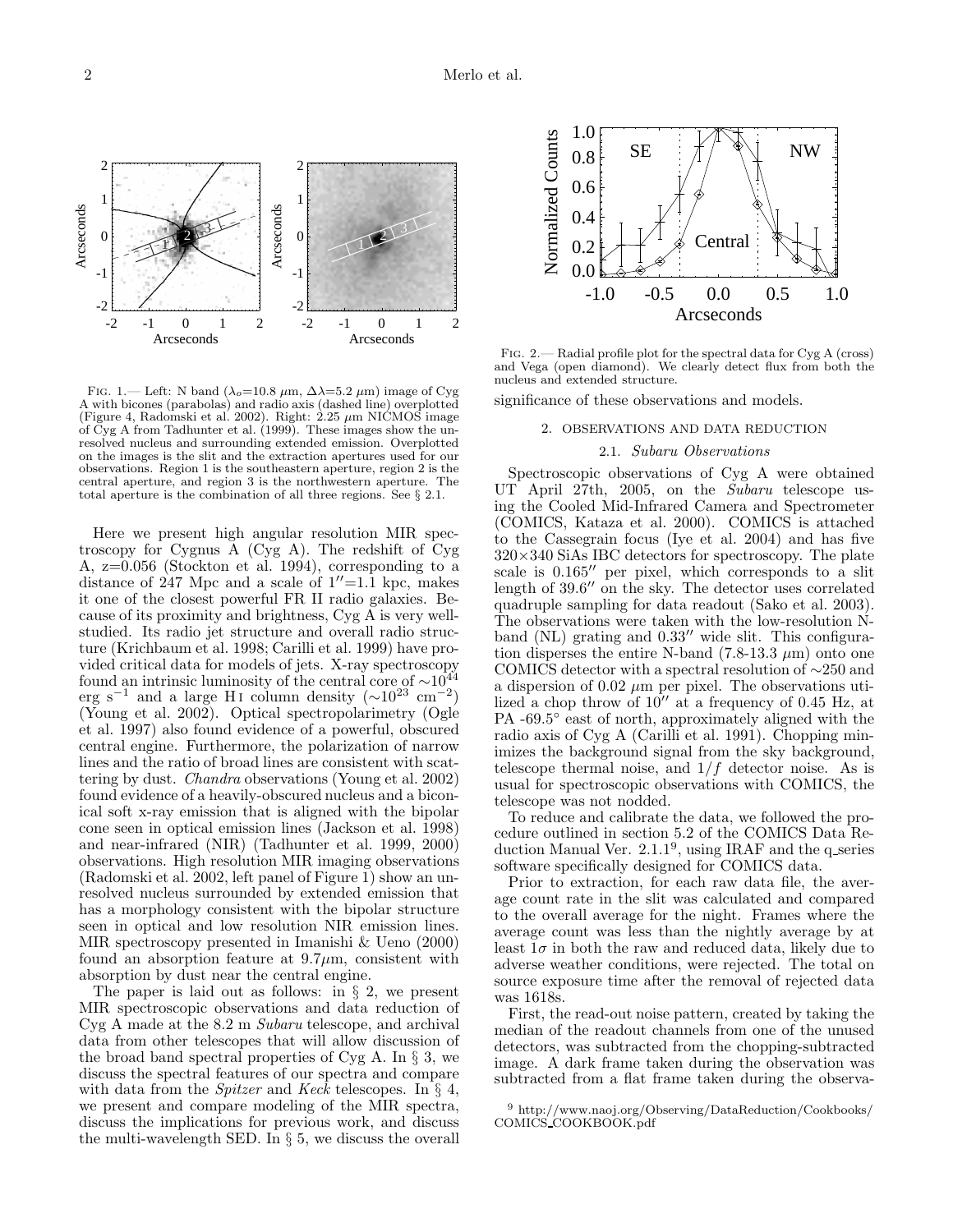

FIG. 3.— The Subaru total, central, southeastern, and northwestern spectra for the nuclear regions of Cyg A. All spectra have been binned in the spectral direction by 9 pixels. The dashed line represents the continuum fit for each spectrum. The shaded region represents the wavelength region affected by atmospheric ozone. See § 2.1 and § 3 for discussion.



FIG. 4.— Left: Spitzer spectrum of Cyg A between 5-35  $\mu$ m. The dashed line represents a cubic spline continuum fit. Right: The Spitzer (solid line), Subaru (dot) (binned in the spectral direction by 9 pixels), and Keck I (filled triangle) (divided by 2, see §2.1) spectra of Cyg A between 5-16  $\mu$ m. See §3.1 for discussion.

tion to form a dark-subtracted flat frame. The resulting image from the read-out noise subtraction was divided by the dark-subtracted flat frame. The resulting image was transformed to orthogonalize the dispersion and spatial axes and was then wavelength-calibrated. The resulting observed wavelengths were converted to the rest wavelengths for Cyg A. The spectra were then extracted from

this frame. Observations of Vega, obtained directly before and after Cyg A, were used to remove telluric lines and to obtain an initial flux calibration.

Observing conditions were not photometric. The precipitable water vapor varied significantly between 3- 7mm. Due to these conditions, a multi-step procedure was necessary to flux-calibrate these data. Initially, we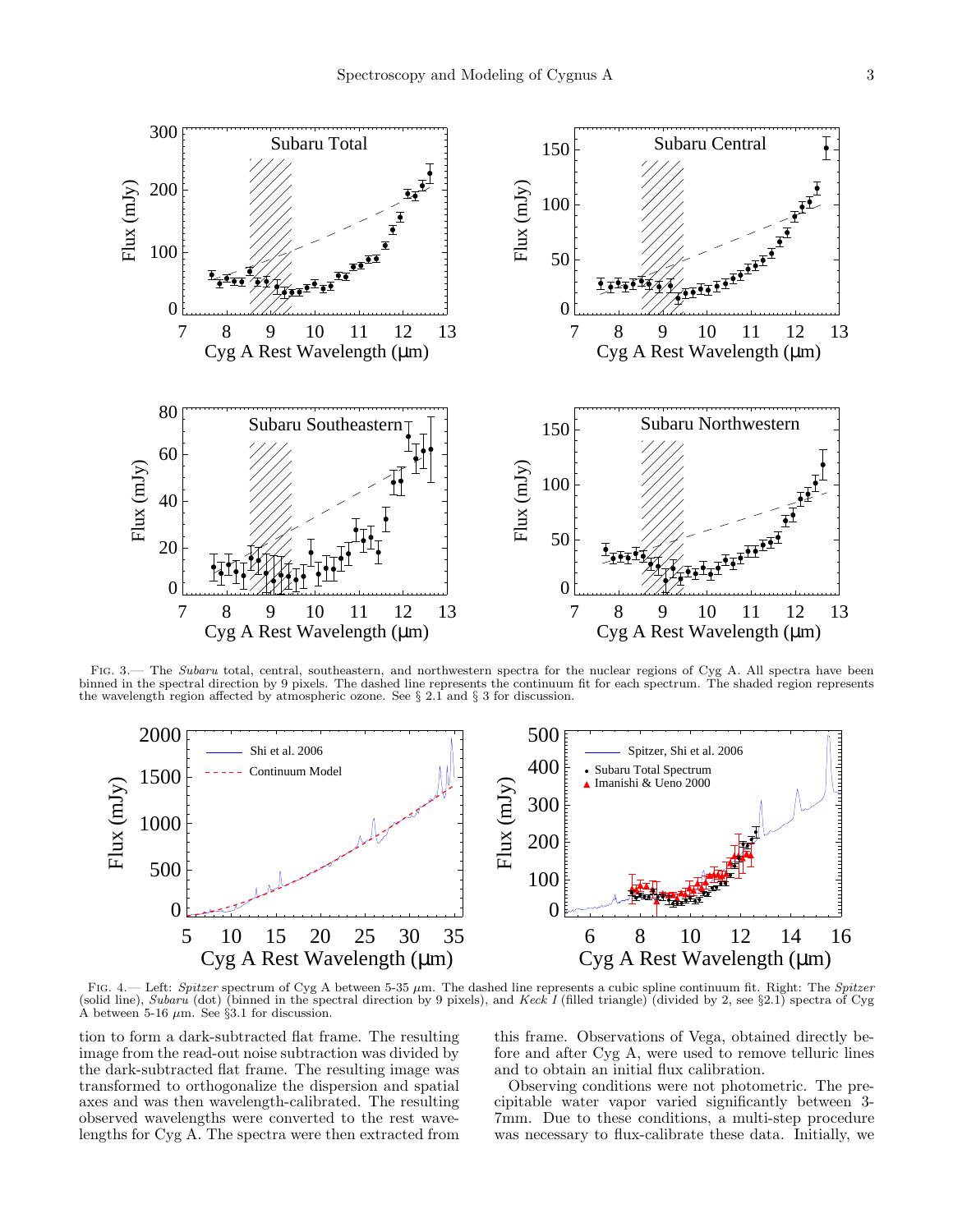TABLE 1 Multiwavelength Observations

| Telescope  | Instrument           | Filter         | Observation<br>Date $(UT)$ | Exposure<br>Time (sec) | Wavelength<br>$(\mu m)$ | Flux <sup>1</sup><br>$(\mu Jy)$ | Reference                 |
|------------|----------------------|----------------|----------------------------|------------------------|-------------------------|---------------------------------|---------------------------|
| Chandra    | <b>ACIS</b>          | $\overline{a}$ | 2000 May 26                | 9228                   | 0.000138-0.00177        |                                 | Young et al. $(2002)$     |
| <b>HST</b> | ACS:ABC              | F140LP         | $2009$ Apr $9$             | 1206                   | 0.153                   | $<$ 8                           | $\cdots$                  |
| <b>HST</b> | <b>STIS: NUVMAMA</b> | F25SRF2        | 2000 Jun 25                | 2160                   | 0.230                   | $\leq 4$                        | Allen et al. $(2002)$     |
| <b>HST</b> | FOC F/96 COSTAR      | F342W          | 1994 Apr 18                | 1195.875               | 0.340                   | $20 + 1$                        | $\cdots$                  |
| <b>HST</b> | FOC F/96 COSTAR      | F372M          | 1994 Apr 19                | 744.875                | 0.371                   | $20 + 1$                        | $\cdots$                  |
| <b>HST</b> | NICMOS:NIC2          | F222M          | 1997 Dec 15                | 960                    | 2.25                    | $2000 \pm 100$                  | Tadhunter et al. (1999)   |
| Subaru     | <b>IRCS</b>          | L grism        | 2005 May 29                | 1440                   | $2.8 - 4.1$             |                                 | Imanishi (2006)           |
| Spitzer    | <b>MIPS</b>          | $24 \mu m$     | 2004 Oct 17                | 168                    | 23.7                    | $650 \pm 19$                    |                           |
| Spitzer    | <b>MIPS</b>          | $70 \mu m$     | 2004 Oct 17                | 168                    | 71                      | $1920 \pm 25$                   |                           |
| Spitzer    | <b>MIPS</b>          | $160 \mu m$    | 2004 Oct 17                | 178                    | 156                     | $480 \pm 22$                    |                           |
| Keck II    | OSCIR.               | N              | 1998 May 9                 | 240                    | 10.8                    | $104 + 3$                       | Radomski et al.<br>(2002) |
| Keck II    | <b>OSCIR</b>         | IHW18          | 1998 May 9                 | 180                    | 18.2                    | $319 + 27$                      | Radomski et al.<br>(2002) |
| JCMT       | <b>SCUBA</b>         | Multiple       | Multiple                   | Multiple               | Multiple                |                                 | (1998)<br>Robson et al.   |
| VLA        |                      | Multiple       | Multiple                   | Multiple               | Multiple                |                                 | Carilli et al.<br>(1999)  |

<sup>1</sup> See  $\S$  2.3 for discussion

fitted published MIR flux measurements for Vega (Cohen et al. 1992, 1999) with a power-law. The spectral data for Vega were then divided by this power-law and the Cyg A spectral data were divided by the result, in order to correct for atmospheric effects and instrument efficiency. We then multiplied this result by a correction factor (constant in  $\lambda$ ) to match the total N-band flux of the spectrum to the 2′′ aperture flux for Cyg A in Radomski et al. (2002).

The spectra were extracted using several different apertures. Figure 1 shows the different apertures. A full width at half maximum (FWHM) of  $0.55''$  was measured for Vega. Three 0.66′′ (4 pixel) apertures, designated central , southeastern (SE), and northwestern (NW) were used to probe the nuclear and off-nuclear regions, where the radial profile (FWHM∼0.76′′) shows extended flux (Figure 2). A 1.98′′ (12 pixel) wide aperture, designated hereafter as the total aperture, includes the entire nuclear region (regions 1, 2, and 3 in Figure 1). This aperture combines our three smaller regions and extends to where the average counts fall to  $1\sigma$  above the background noise.

The extracted spectra are shown in Figure 3. In order to eliminate low signal-to-noise points at the short and long-wavelength ends of the spectra, points which were less than  $3\sigma$  above background for the total, central, and NW spectra and less than  $2\sigma$  above the background for the SE spectrum are not plotted in Figure 3. The atmospheric ozone band between  $9-10 \mu m$  can still be seen due to the poorer-than-average conditions. All Subaru spectra in Figure 3 have been binned in the spectral direction by 9 pixels to improve the signal-to-noise ratio and to approximately match the spectral resolution (∼50) of an earlier spectrum by Imanishi & Ueno (2000).

Previous spectroscopic data, presented in Imanishi & Ueno (2000), were taken on UT August 21, 1999, on the Keck I telescope using the Long Wavelength Spectrometer (LWS). They utilized a 0.5′′ wide slit and an N-wide filter  $(8.1-13 \mu m)$ , a total integration time of 1650s, and a spectral resolution of  $\sim$ 50. The Keck observations utilized an optimal extraction algorithm to extract the spectrum. Since the slit PA of the Imanishi & Ueno (2000) spectrum is roughly perpendicular to our slit,  $PA=31^\circ$  east of north, their spectrum includes regions of extended emission not covered by the COMICS

data and does not include regions of extended emission covered by COMICS data. Due to possible uncertainties in ux calibration based on a slit spectrum, the authors matched the flux with previous N-band photometric data with much lower angular resolution (Rieke & Low 1972) by multiplying by two. When this flux is compared with the flux observed for the Subaru and Spitzer spectra, it is necessary to remove this multiplication to reconcile the Imanishi  $\&$  Ueno (2000) flux with the Subaru and Spitzer flux, suggesting that the original calibration of the Imanishi & Ueno (2000) data, without the factor of 2, was accurate.

## 2.2. Spitzer Observations

Cyg A was observed with Spitzer using the Infrared Spectrograph (IRS) instrument (UT September 2, 2005) and the Multiband Imaging Photometer for SIRTF (MIPS) (UT October 17, 2004), as part of observing program ID 82 (PI G. Rieke). The reduced IRS spectrum (Shi et al. 2006) was obtained from the authors. The MIPS images were obtained through the Spitzer data archive and were reduced through the standard Spitzer MIPS data pipeline for each wavelength.

The MIPS pipeline takes the raw data, corrects for instrument artifacts, subtracts a dark frame, and converts the data into flux units. For 24  $\mu$ m data, a flat field is applied and saturated pixels are replaced. For 70  $\mu$ m and 160  $\mu$ m data, an illumination correction is also applied <sup>10</sup>. The post basic calibrated data (pbcd) pipeline takes the individual calibrated data frames and combines them into a mosaic. In order to conform to the recipe used in Shi et al. (2005) for MIPS measurements of other RL AGN, we used circular apertures of  $\sim 15''$  at 24  $\mu$ m,  $\sim$ 30″ at 70  $\mu$ m, and  $\sim$ 48″ at 160  $\mu$ m to extract fluxes. For the 24  $\mu$ m data, the presence of other objects in the field of view made it necessary to extract several different circular background regions. Background subtraction on the 70  $\mu$ m and 160  $\mu$ m data was done using surrounding annuli (∼40′′ to 80′′ for 70 µm and ∼64′′ to 128′′ for 160  $\mu$ m). Aperture corrections were then applied to the data to correct for the amount of the point spread function (PSF) outside the extraction aperture. For the 24  $\mu$ m

<sup>10</sup> http://irsa.ipca.caltech.edu/data/SPITZER/docs/mips/mipsinstrumenthandbook/45/, see specifically Table 4.3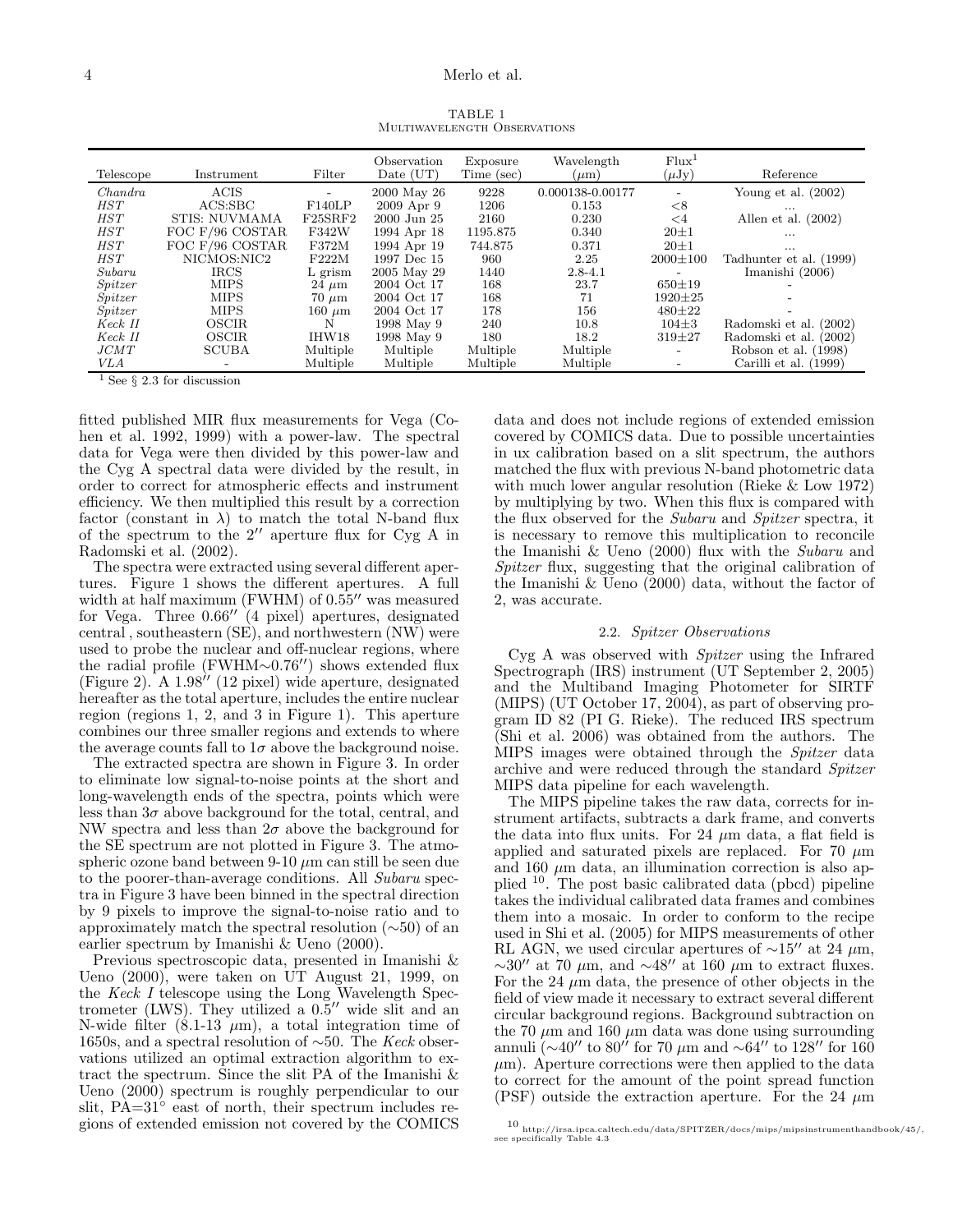

FIG. 5.— Left: Spectral energy distribution of Cyg A including Chandra (cross), HST (asterisk), Subaru L band (open square), Subaru total (dot), Spitzer IRAS (solid line), Spitzer MIPS (open diamond), VLA (open star), and SCUBA (open triangle) data. The dotted and dashed lines represent a power law fit to the HST and radio data respectively. Right: A larger view of the 5-36  $\mu$ m region. See § 2.4 for discussion.

and 70  $\mu$ m data, we used the corrections found in Shi et al.  $(2005)$   $(1.146$  for 24  $\mu$ m, 1.3 for 70  $\mu$ m). For the 160  $\mu$ m data, we applied a correction factor of 1.6, as recommended in the MIPS Instrument Handbook<sup>11</sup>.

# 2.3. Multiwavelength Observations

An L band  $(2.8-4.1 \mu m)$  observation, presented in Imanishi (2006), was taken with the Infrared Camera and Spectrograph (IRCS) on Subaru on UT 2005 May 29. The observation utilized a 0.9′′ slit with a PA=0, had an integration time of 24 minutes and used the standard nodding technique. The data was reduced using IRAF to subtract the the nod position from each other, combine these subtracted images, and divide by a flat frame. For bad pixels or pixels effected by cosmic rays, the surrounding pixels were used to interpolate a value for the affected pixel. The data was then wavelength and flux calibrated and binned to achieve a signal-to-noise ratio of 10 or greater.

Chandra observations (OBSID 1701, PI Andrew Wilson) were taken on UT 2000 May 26, and were previously presented by Young et al. (2002). The observations had an on-source time of 9228s and a circular extraction aperture of 2.5′′ in diameter (Young et al. 2002). We used the spectroscopic models of Young et al. (2002), which combined several different spectral components to model the *Chandra* spectrum, to obtain flux measurement. These components included a heavily absorbed power law, a power law plus narrow emission lines absorbed by a galactic column density, and a neutral iron fluorescence line. The fluxes predicted by these models were obtained using Xspec ver 12.7.0.

All Hubble Space Telescope (HST) imaging observations of Cyg A were obtained from the HST data archive. In Table 1, we list the instruments, dates, and other relevant information. The standard pipeline reductions were used for all the data. Details of the data reduction pipeline can be found in the respective instrument handbooks.<sup>12</sup> Fluxes were extracted from circular 2′′ regions

to approximately match the aperture of the Subaru total spectrum. Background fluxes were also obtained from a circular 2′′ region which was far enough from each source so that no extended emission was included. All fluxes were aperture-corrected for each individual instrument as recommended in their instrument handbooks $^{12}$ . Data for WFPC2/F555W are available, but was not included due to contamination from emission lines (mainly [O III]).

The 10.7 and 18  $\mu$ m data point was obtained from Radomski et al. (2002). These observations were taken on the Keck II 10m telescope using the mid-infrared camera/spectrometer OSCIR on UT 1998 May 9. The N  $(\lambda_0)$  $= 10.8 \mu \text{m}, \delta \lambda = 5.2 \mu \text{m}$  and IHW18 ( $\lambda_0 = 18.2 \mu \text{m}, \delta \lambda$  $= 1.7 \mu m$ ) filters were used, with a total on-source time of 240 s for N-band and 180 s for IHW18. The reduced images were flux calibrated using observations of standard stars. The flux was measured using a 2′′ aperture.

The sub-millimeter flux data were taken on the James Clerk Maxwell Telescope (JCMT), using the Submillimetre Common-User Bolometer Array (SCUBA) instrument. The data was obtained from Table 1 of Robson et al. (1998). Only the core observations from this table were used. The extraction region for these data was  $6'' \times 6''$ , centered on the radio core position. The Very Large Array (VLA) flux data were presented in Carilli et al. (1999).

# 2.4. The SED and Components of MIR Nuclear Emission

In Figure 5, multiwavelength flux data  $(\S 2.3)$  for the nucleus of Cyg A is plotted. As discussed above, the dominant component of MIR emission arises from heated dust. This thermal component from dust is the major contributor to the MIR spectra and the MIPS points seen in Figure 5. The MIPS points suggest the presence of cooler dust at larger radii.

The SCUBA and VLA radio data are fit with a power law (dashed pink line in Figure 5) of the form  $F(Jy)=(0.019\pm0.003)\lambda^{0.48\pm0.02}$ , with  $\lambda$  in  $\mu$ m. This rep-

<sup>11</sup> http://irsa.ipca.caltech.edu/data/SPITZER/docs/mips/mipsinstrumenthandbook/50/<br>see specifically Table 4.15<br>http://www.stsci.edu/hst/wfpc2/documents/dhb/wfpc2\_cover.html htt http://www.stsci.edu/hst/acs/documents/handbooks/DataHandbookv5

<sup>/</sup>ACS\_longdhbcover.html<br>http://www.stsci.edu/hst/nicmos/documents/handbooks/DataHandbookv8/<br>http://www.stsci.edu/documents/dhb/web/P2\_FOC.doc.html#162067<br>http://www.stsci.edu/hst/stis/documents/handbooks/currentIHB/cover.ht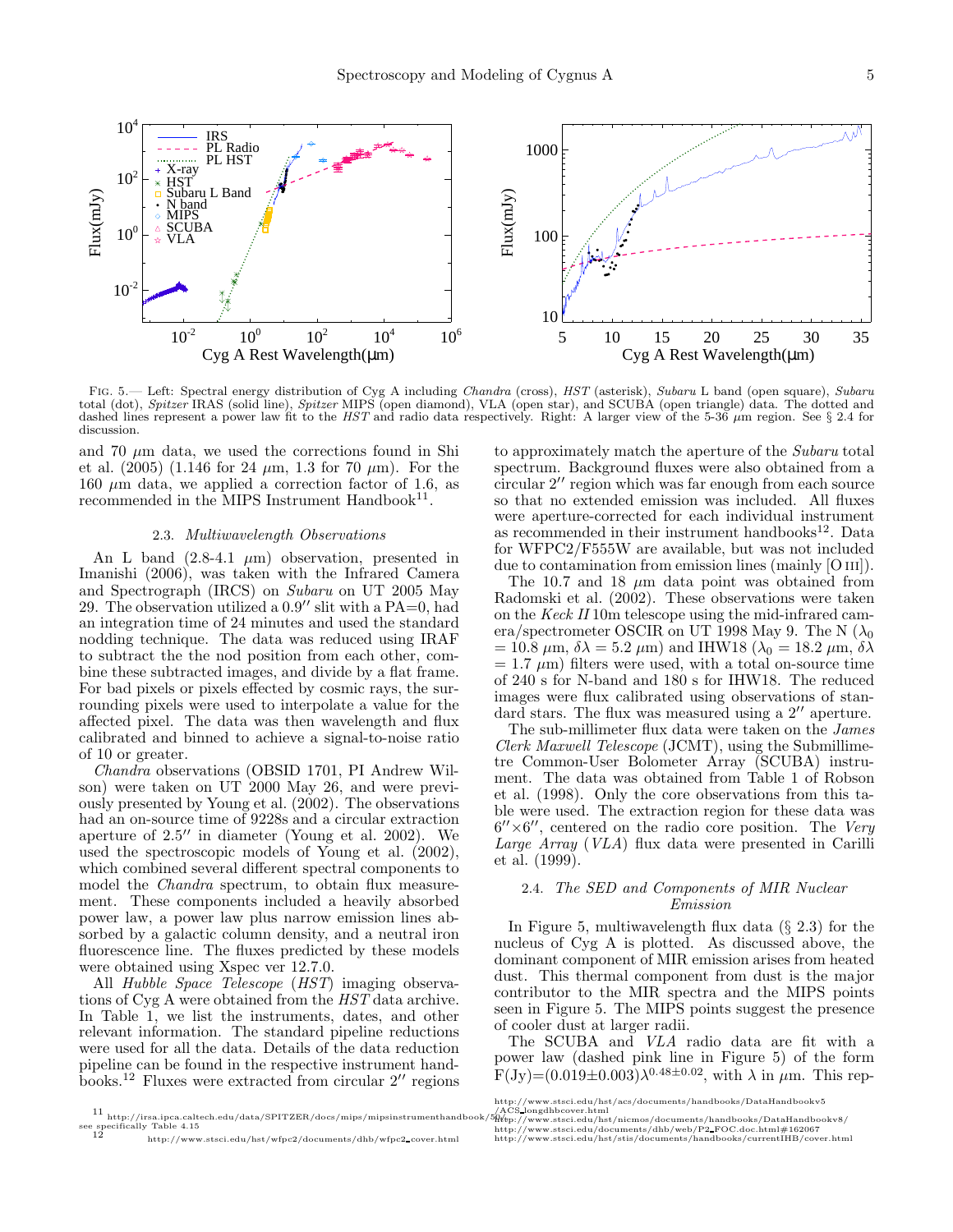TABLE 2 APPARENT  $\tau_{9.7}$  FOR 10  $\mu$ M SILICATE FEATURE.

| Telescope               | Optical Depth Uncertainty |      |
|-------------------------|---------------------------|------|
| Spitzer                 | 0.6                       | 0.04 |
| Subaru Total            | 0.9                       | 0.1  |
| <i>Subaru</i> Central   | 0.9                       | 0.1  |
| <i>Subaru</i> Northwest | 1.0                       | 0.2  |
| <i>Subaru</i> Southeast | 1.0                       | 0.2  |
| Keck I                  | Ո 6                       |      |

resents the synchrotron emission from the base of the jet. Figure 5 indicates that synchrotron emission from the jet (which is represented by the power law at low frequency plotted there) dominates in the radio and likely does account for a non-negligible fraction of the emission beyond  $50-100 \mu m$ . The synchrotron emission severely underestimates MIR flux at  $\lambda$ >10  $\mu$ m and overestimates flux at  $\lambda$ <10  $\mu$ m. Thus, a break in the synchrotron emission at λ∼tens of microns is required. This agrees with the analysis of Meisenheimer et al. (2001), specifically their Fig. 6. A similar conclusion was also reached by Privon et al. (2012) using Spitzer data.

The HST data are fit with a power law, (dotted green line in Figure 5) of the form  $F(Jy)=(3.0 \pm 0.4 \times 10^{-4})\lambda^{2.8 \pm 0.7}$ . This represents a combination of the big blue bump feature seen in AGN spectra, emission from hot dust, and stellar contribution. The K and L band data also may represent a stellar contribution, however the L band data does not have any PAH features, which are signs of starbursts. This lack of PAH features is also seen in the Spitzer and Subaru spectra. The absence of PAH features does not necessarily mean there is no starburst activity, as the AGN can destroy the PAH. The K and L band do represent a distinct component, as their slopes do not match the HST data nor the MIR spectral data.

#### 3. ANALYSIS AND RESULTS

In order to model the continuum emission in each of the MIR spectra, splines were fit to the data. For the Spitzer spectrum, a cubic spline was fit to estimate the continuum shape (dashed line in Figure 4). Since the Subaru total spectrum agrees well with the *Spitzer* spectrum at the red and blue ends (see Figure 4), the well defined continuum fit for Spitzer is used. For the remaining *Subaru* spectra and the Imanishi  $\&$  Ueno (2000) spectrum, a linear spline was fit for each individual spectrum, as these spectra do not match the *Spitzer* spectrum (dashed lines in Figure 3).

#### 3.1. MIR Silicate Feature

The dominant spectral feature between 7-13  $\mu$ m is silicate absorption ( $\sim$ 9  $\mu$ m to  $\sim$ 12  $\mu$ m; see Figures 3 and 4). Table 2 shows the apparent  $\tau_{9.7}$  in the silicate feature of each spectrum. This was calculated using

$$
\tau = -\ln\left(\frac{F_{spec}}{F_{cont}}\right),\tag{1}
$$

where  $F_{spec}$  (flux of each spectrum) and  $F_{cont}$  (flux of the corresponding spline fit for each spectrum) are averages

between 9.5-10.3  $\mu$ m. The optical depths found in the total and central Subaru spectra are the same within errors and show a larger  $\tau_{9.7}$  than seen in the *Spitzer* spectrum (Figure 4, Table 2), a result of Subaru's higher angular resolution, which gives a less contaminated sight-line to the central regions of the galaxy. Our  $\tau_{9.7}$  values agree with the findings of Imanishi & Ueno (2000) (i.e.  $\tau_{9.7} \sim$ 1), although they used a different technique (which does not require fitting the continuum) to find the the optical depth due to their lower S/N. If their data is analyzed using a linear spline continuum fit and the above procedure, an optical depth comparable with Spitzer is found (Table 2). Since the slits for Imanishi & Ueno (2000) and our spectra are almost perpendicular, comparing the spectra gives a view of two different regions of Cyg A. Differences in the spectral shape between the two spectra may be due to the different regions covered by the spectra. Our slit is along the radio axis of Cyg A, which samples the core and the ionization cone region (see Figure 1), while the Imanishi & Ueno (2000) slit is perpendicular to the radio axis, which samples the core but does not include the ionization cone region.

## 4. MODELING OF THE MIR SPECTRA

Modeling of the MIR spectra gives insight into the inner region of the AGN. Absorption and re-emission of radiation by dust surrounding the central engine produces MIR emission. Therefore, modeling of MIR spectra probes the configuration of that dust and can help determine if spectra are the result of a dusty torus, dust not associated with the AGN, or MIR emission other sources (i.e. star formation). In order to probe these possibilities, we present two different models fitted to the Subaru spectra.

### 4.1. CLUMPY Model

The Subaru spectra present an opportunity to apply a torus model to spectroscopic data for a high power RL AGN. In order to fully utilize the high angular resolution of our Subaru spectra, we chose to model the Subaru central spectrum and the  $18\mu$ m point from Radomski et al. (2002) with the CLUMPY model (Nenkova et al. 2008a,b). Emission lines and the ozone band in the spectrum were removed when fitting the model, as these features cannot be modeled by CLUMPY. The spectrum is also re-binned to fit the CLUMPY grid, which has a step size of 0.25  $\mu$ m between 6.0-8.5  $\mu$ m and 11.5-20.0  $\mu$ m and a step size of 0.1  $\mu$ m between 8.5-11.5  $\mu$ m.

CLUMPY models the statistical properties of an ensemble of discrete clouds of dust surrounding the central engine of an AGN in a toroidal structure. The number of clouds observed along the line of sight determines the total obscuration (Nenkova et al. 2002; Hönig et al. 2006; Nenkova et al. 2008a,b; Schartmann et al. 2008). CLUMPY has six free parameters, i (viewing angle),  $\tau_V$ (optical depth of each cloud), q (radial density profile index, i.e  $r^{-q}$  is how the density of clouds behaves with respect to radius from the central engine),  $N_0$  (number of clouds along an equatorial line of sight),  $\sigma$  (the angular thickness of the torus), and Y (the radial thickness of the torus, i.e. the ratio between the inner radius, defined by the sublimation radius for the dust, and the outer radius), which describe the structure of the torus and of the individual clouds within it (Table 3, see Nenkova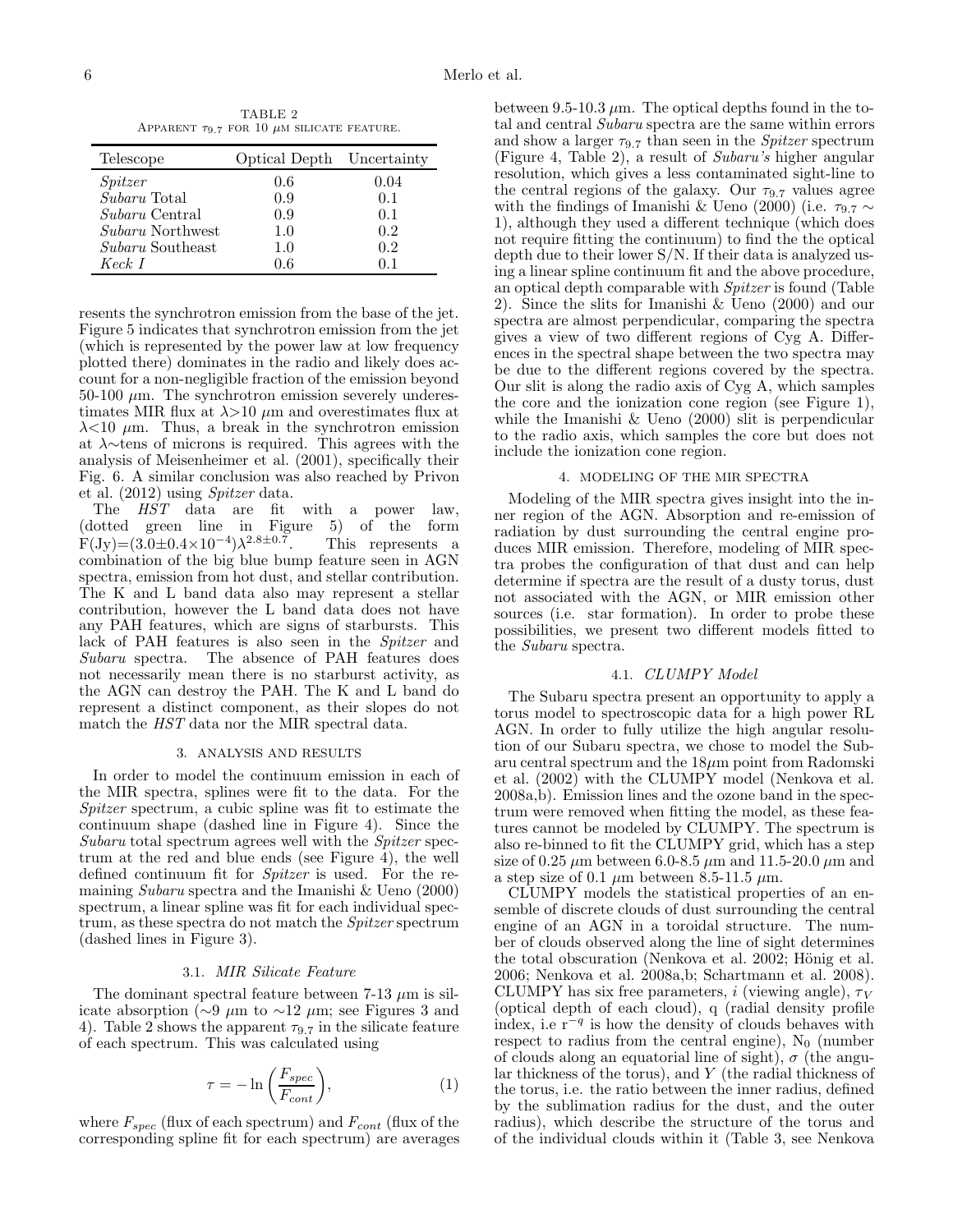TABLE 3 CLUMPY model initial parameter ranges

| Parameter                                          | Symbol   | Interval                       | Median <sup>1</sup>   |
|----------------------------------------------------|----------|--------------------------------|-----------------------|
| Viewing angle                                      | i        | $[50^{\circ}, 90^{\circ}]^{1}$ | $88^{+2}$             |
| Optical depth per cloud                            | $\tau_V$ | [5, 150]                       | $40^{+9}_{-11}$       |
| Radial density profile index                       | q        | [0.0, 3.0]                     | $1.4^{+0.1}_{-0.4}$   |
| Number of clouds<br>along equatorial line of sight | $N_0$    | $[1,15]^{1}$                   | $14.9^{+0.1}_{-0.4}$  |
| Torus angular thickness                            | $\sigma$ | $[30^{\circ}, 40^{\circ}]^{1}$ | $39.8^{+0.2}_{-0.5}$  |
| Torus radial thickness                             | Y        | [5, 100]                       | $94.5^{+5.5}_{-10.3}$ |

<sup>1</sup> See § 4.1 for discussion on the constraints on  $\sigma$ , *i*, and N<sub>0</sub> and for discussion of fitting.

et al. 2008a,b for a full description). The SEDs resulting from many combinations of model parameter values are stored in a public database for later use.<sup>13</sup>

To model our observed data with CLUMPY, we used Bayesian analysis with Markov Chain Monte Carlo sampling of the posteriors. A full description of the techniques and tools are given in Nikutta et al. (2013, in preparation).

In Table 3, we list the model parameters and their allowed ranges. These represent standard CLUMPY input ranges, except for the viewing angle i  $(50^{\circ} < i < 90^{\circ}$ , Tadhunter et al. 2003) and angular thickness  $\sigma$  (30 $\degree < \sigma < 40\degree$ ) Jackson et al. 1996; Ogle et al. 1997; Tadhunter et al. 1999), where previous observations provide independent constraints for these parameters. By constraining the parameters with previous observations, it is possible to eliminate some of the degeneracy inherent when fitting a six parameter model, as well as producing a model that does not give nonphysical parameters. The upper limit for  $N_0$  is set at 15 as higher values produce a narrow IR bump peaking beyond 60  $\mu$ m, which has not been observed in AGN SEDs (Nenkova et al. 2008b).

We find that drawing  $10^6$  samples yields very smooth posteriors and converged Markov chains. The onedimensional, marginalized posteriors are obtained from the full six-dimensional posterior by marginalizing over the other five parameters. Once such posteriors have been obtained, the  $1\sigma$  and  $2\sigma$  error ranges are simply the interval around the median that contain 68.3% or 95.4% (respectively) of the total of the cumulative distribution function of the posterior. We present the posteriors for fitting our Subaru data in Figure 6.

Since the CLUMPY models cover a much larger wavelength range than our Subaru spectra, we attempted to include K and L band data to constrain the short wavelength end of the model. These data caused the  $\chi^2$  to become much worse, however, and these data points are likely part of another spectral component other than the torus.

The best fit CLUMPY model, fitted between 7.75-12.5  $\mu$ m, yields a reduced  $\chi^2$ =2.32 and a p-value=0.0002, with 25 degrees of freedom. If the  $18 \mu m$  point is included in the fit, the best model yields a reduced  $\chi^2$ =2.27 and p=0.0002, with 26 degrees of freedom. The low p-values for both these fits suggest that the fits are not satisfactory. The results of our modeling are shown in Figures 6



Fig. 6.— Histogram of the posteriors for the central spectrum plus the 18  $\mu$ m point with the viewing angle i constrained between 50<sup>°</sup>-90<sup>°</sup> and the angular thickness  $\sigma$  constrained between 30<sup>°</sup>-40<sup>°</sup> All plots show the value of the parameter for the best fit model (solid line), the median value for the parameter (dashed line) and the  $1\sigma$  (dark gray) and  $2\sigma$  (light gray) confidence intervals for the parameter.

and 7.

# 4.2. Cold Dust Screen

Due to the distance of Cyg A, even the high angular resolution of the Subaru spectra cover a larger area of the center of Cyg A (600 pc for the central spectrum). Therefore, it is possible that other components of the host galaxy contribute to the spectrum besides the torus, especially considering the depth of the silicate feature. Using the Very Long Baseline Array (VLBA), Struve & Conway (2010) found a circumnuclear H i absorption disk partially covering the nucleus and centered ∼80 pc (projected) from the core. On larger scales, evidence of a dust lane was found in HST observations (Stockton et al. 1994; Jackson et al. 1998). Both of these would be contained within the Subaru central aperture. In order to test whether dust present in the host galaxy alone can account for the deep silicate feature seen in our Subaru spectra, we devised a simple model, composed of a blackbody (allowed to vary between 21-300 K) covered by a cold dust screen. Since the screen in this model consists of cold dust  $( $50 K$ ), the blackbody peak emission falls$ outside the wavelength range of the spectra. Therefore, the major contribution to the spectra would be absorption by the cold dust, as the emission in the MIR, including any silicate emission, would be negligible. In order to model the cold dust, we used a standard interstellar medium cross-section which was normalized to  $\tau=1$  at  $0.55 \mu$ m. The dust, chosen to match the dust composition used in CLUMPY, consists of 53% "cold" silicates (described in Ossenkopf et al. 1992) and 47% graphites (described in Draine 2003). Optical depth  $\tau_{9.7}$  was varied in steps of 0.1 between 0-10. The screened blackbody total flux was normalized to the total flux of the Subaru central spectrum. Using these temperatures and optical depths, we calculated the  $\chi^2$  for the screened black body when compared to the Subaru central spectrum. We used the nonlinear Levenberg-Marquardt least-squares fitting method (Press et al. 2007) to calculate the best fit pa-

<sup>13</sup> www.pa.uky.edu/clumpy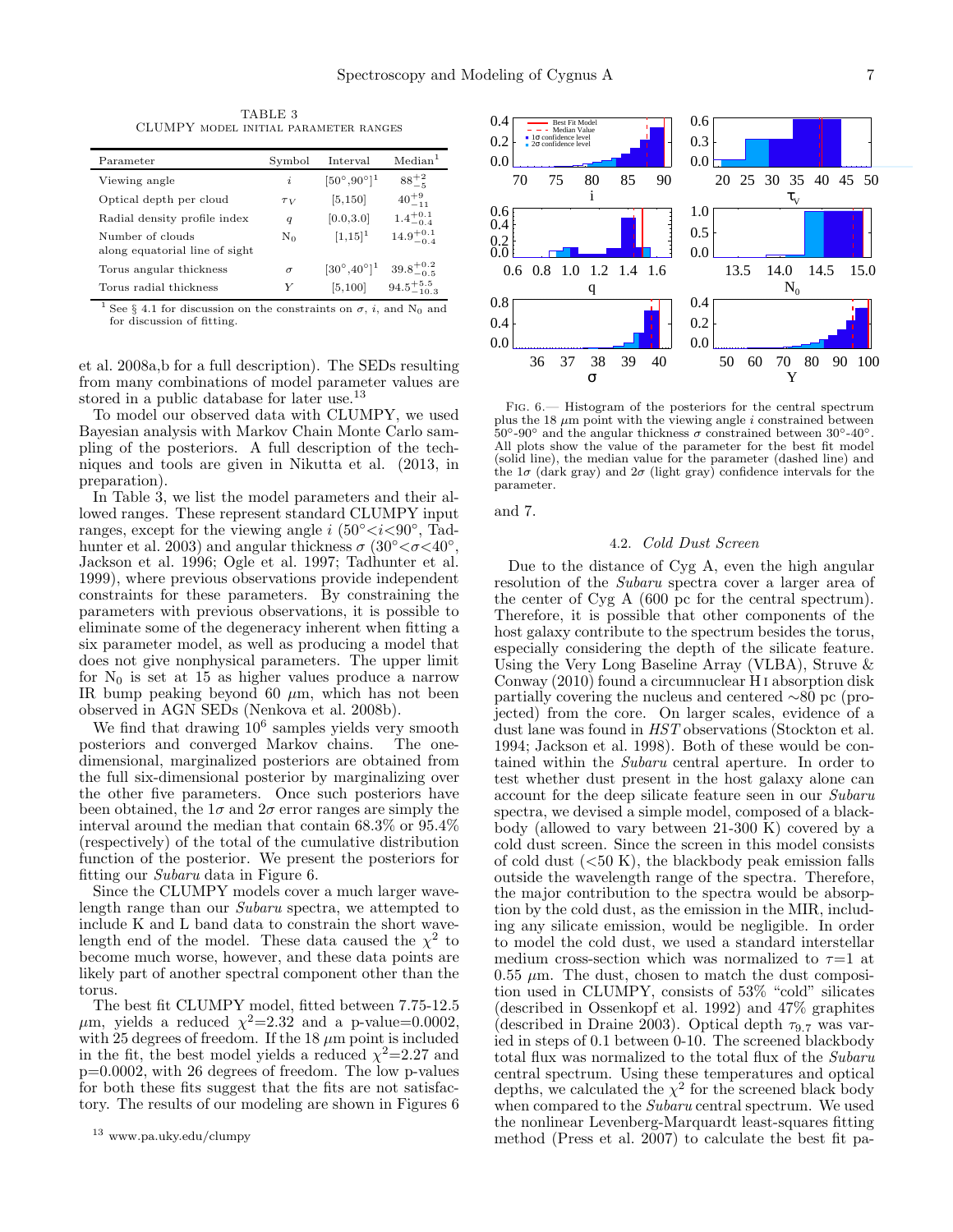

FIG. 7.— Left: The cold screen model (solid line) vs. CLUMPY model, fitted between 7.75-12.5  $\mu$ m, (dashed line) (§ 4.1), plotted over the Subaru central spectrum (dot), binned to fit the CLUMPY grid. Line features and the region affected by atmospheric ozone between 9-10  $\mu$ m have been removed from the Subaru central spectrum. Right: The one (solid line) and two sigma (dashed line) error ellipses for the best fit cold screen model (cross). See Sections 4.2 for discussion.

rameters and covariance matrix, from which the error ellipses were found (Figure 7). The best fit parameters, fitted between 7.75-12.5  $\mu$ m, for the screened blackbody model for the central spectrum are  $T=217\pm3$  K (for the background continuum source) and  $\tau_{9.7}$ =1.7 $\pm$ 0.2, with a reduced  $\chi^2$ =0.66, a model probability of 0.75, and 28 degrees of freedom. The temperature found for the fit is the temperature of a pure blackbody behind the dust screen, not the temperature of the dust itself. The  $\tau_{9.7}$  fitted here is larger than measured for the central aperture in § 3.1. This difference is likely due to the different methods used to obtain the  $\tau_{9.7}$  value, especially the simple linear spline fit used to estimate the continuum for the central aperture, which was necessary due to the limited amount of continuum emission present in the spectrum.

The cold screen model gives a much better fit than the CLUMPY model between  $7.75$ -12.5  $\mu$ m, especially in the 10  $\mu$ m silicate absorption feature. This suggests that foreground absorption contributes dominantly to the observed 10  $\mu$ m silicate absorption. A foreground screen can be included into the CLUMPY modeling as a free parameter, but the resulting models are degenerate because of the large number (seven) of free parameters. Since the cold screen model gives better statistically fits (pvalue=0.75 vs p-value=0.025 for CLUMPY) of the data with only two free parameters (the blackbody temperature and the optical depth of the cold screen), it is preferred. While the CLUMPY model does fit the blue and red ends of the spectrum, and the predicts the 18  $\mu$ m point, the overall fit is skewed by the dominance of the  $10 \mu m$  absorption feature. This makes it difficult to both quantify how much the torus contributes to the overall spectrum and to define properties of that torus.

Taking the maximum temperature of the cold dust in the screen to be 50 K, to avoid significant emission around 10  $\mu$ m, gives a basis to determine the position of the cold screen. Temperature maps developed using high resolution MIR imaging found that temperatures of 150 K or higher are presence up to a distance of 2 kpc from the central engine (Radomski et al. 2002). This forces the cold screen to be further out than the central 2 kpc of the galaxy. Therefore, the cold screen is likely made up of dust in the host galaxy that is superimposed along our line of sight to the AGN.

Since the optical depth of a foreground cold screen can be treated as the real optical depth, unlike the apparent optical depths found in § 3.1, it is possible to estimate the hydrogen column density needed to produce such a absorption feature. Using the ratio of visual extinction to the optical depth of MIR silicate absorption, i.e.  $A_{\nu}/\tau_{9.7} = 18.5 \pm 1.5$  (Roche & Aitken 1985), and ratio of visual extinction to hydrogen column density, i.e.  $A_{\nu}/N_H = 0.62 \times 10^{-21}$  mag cm<sup>-2</sup> (Savage & Mathis 1979),  $N_H = (5.0 \pm 0.7) \times 10^{22}$  cm<sup>-2</sup>, for the cold screen model. By comparison, the x-ray hydrogen column density for the nucleus of Cyg A is  $2.0 \pm 0.2$ ) $\times 10^{23}$ cm−<sup>2</sup> (Young et al. 2002). The cold screen dust accounts for ∼25% of the column density seen in x-rays.

Since the above modeling favors a cold screen to explain the deep silicate feature seen in the Subaru spectra, little can be said about the torus in Cyg A. However, in order to produce the observed absorption, there must be some source of emission behind the cold dust. The emission source should have a blackbody temperature near 217 K, the best fit temperature, corresponding to MIR emission by dust. Therefore, there needs to be another dust feature behind the cold screen. In addition, the emitting source must be contained within the central 600 parsecs of Cyg A, since it remains unresolved in the central aperture. A torus would fulfill both of these criteria.

## 4.3. Implications for Previous Modeling of Cyg A

Previous MIR modeling of Cyg A have utilized the Spitzer spectrum as the basis for fitting a model for the torus (Privon et al. 2012). As discussed above, the 3′′ Spitzer aperture contains the inner 3 kpc of the galaxy, for which it is impossible to disentangle contribution from the host galaxy from contribution from the AGN. In the case of Cyg A, the Spitzer spectrum and the higher spatial resolution Subaru spectra generally agree with one another at the blue and red ends of the spectra. However, the major feature in each spectra, the silicate absorption feature near 10  $\mu$ m, shows large differences. It is this difference in the silicate absorption feature which complicates any modeling attempt. Clumpy torus models do not produce a deep silicate feature, and therefore have a difficult time reproducing the *Subaru* spectra. However,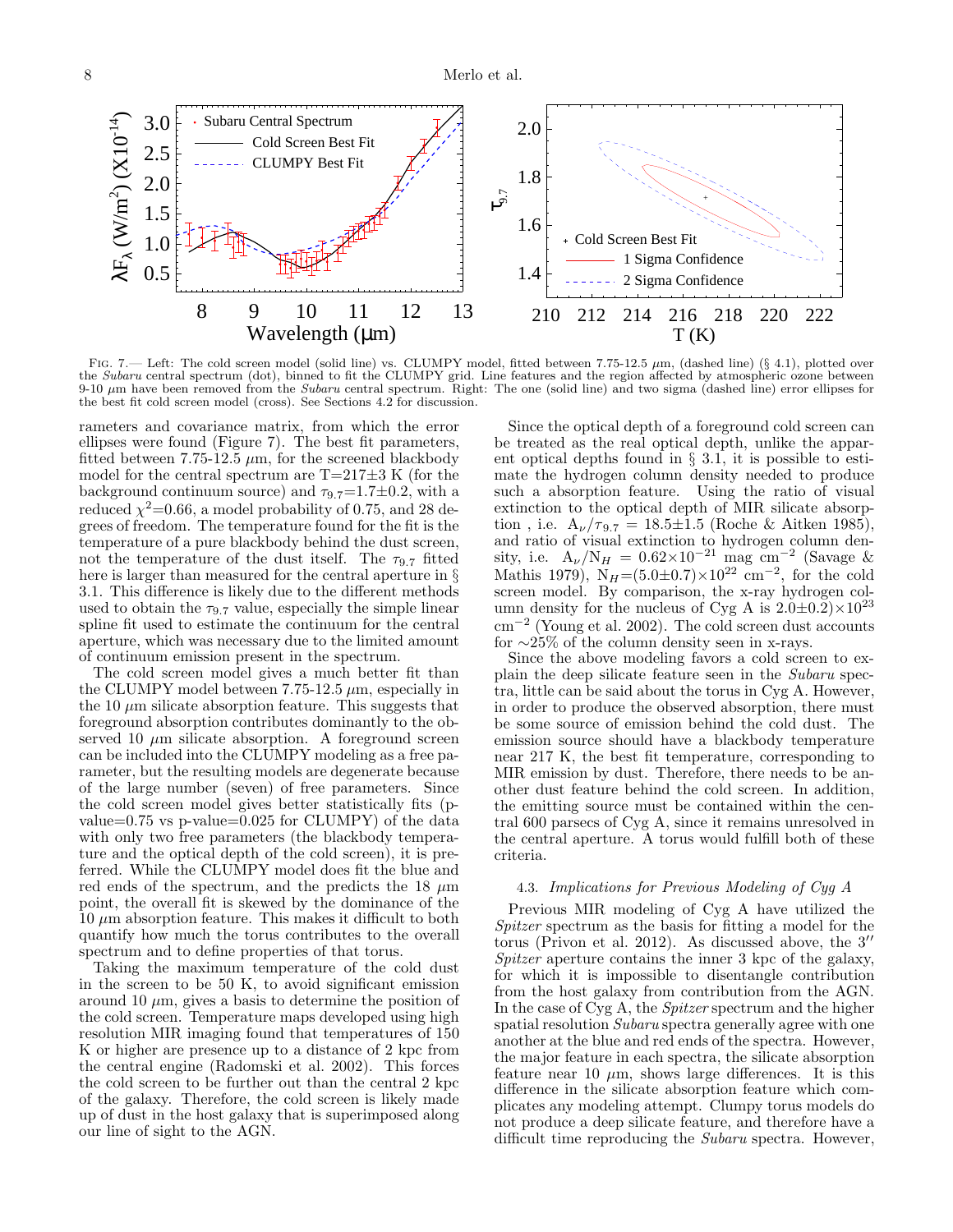the larger aperture in the Spitzer spectrum allows contribution from the host galaxy to reduce the deep of the silicate absorption, thus allowing a better fit for torus models. The better fit is misleading as it is impossible to separate the torus from the surrounding galaxy. Cyg A provides a example of this as the Subaru spectra suggest the presence of a foreground screen of dust not associated with the torus. Therefore, it is necessary to be cautious when drawing conclusions based on torus modeling of the Spitzer spectrum only.

#### 5. SUMMARY

The high angular resolution MIR spectra are dominated by the  $10 \mu m$  silicate absorption feature. The total and central spectra reveal a deeper silicate absorption than previously seen in the Spitzer spectrum. The detection of the deep silicate feature agrees with previous MIR observations, as well as observations in other wavelength bands which detect the presence of absorbing material in the central kiloparsec of Cyg A. Since the previous spectral observation has a slit perpendicular to ours and yet has similar absorption features, the general distribution of dust around the core of Cyg A appears to peak

- Allen, M. G., et al. 2002, ApJS, 139, 411
- Antonucci, R. 1993, ARA&A, 31, 473
- Asmus, D., Gandhi, P., Smette, A., Hönig, S. F., & Duschl, W. J. 2011, A&A, 536, A36
- Burtscher, L., Jaffe, W., Raban, D., Meisenheimer, K., Tristram, K. R. W., & Röttgering, H. 2009, ApJ, 705, L53
- Burtscher, L., et al. 2013, A&A, 558, A149
- Carilli, C. L., Bartel, N., & Linfield, R. P. 1991, AJ, 102, 1691
- Carilli, C. L., Kurk, J. D., van der Werf, P. P., Perley, R. A., &
- Miley, G. K. 1999, AJ, 118, 2581
- Cohen, M., Walker, R. G., Barlow, M. J., & Deacon, J. R. 1992, AJ, 104, 1650
- Cohen, M., Walker, R. G., Carter, B., Hammersley, P., Kidger, M., & Noguchi, K. 1999, AJ, 117, 1864
- Draine, B. T. 2003, ApJ, 598, 1017
- Efstathiou, A., Hough, J. H., & Young, S. 1995, MNRAS, 277, 1134
- Efstathiou, A., & Rowan-Robinson, M. 1995, MNRAS, 273, 649
- Granato, G. L., & Danese, L. 1994, MNRAS, 268, 235
- Granato, G. L., Danese, L., & Franceschini, A. 1997, ApJ, 486,
- 147
- Hönig, S. F., Beckert, T., Ohnaka, K., & Weigelt, G. 2006, A&A, 452, 459
- Hönig, S. F., Kishimoto, M., Gandhi, P., Smette, A., Asmus, D.,
- Duschl, W., Polletta, M., & Weigelt, G. 2010, A&A, 515, A23
- Hönig, S. F., Prieto, M. A., & Beckert, T. 2008, A&A, 485, 33
- Imanishi, M. 2006, AJ, 131, 2406
- Imanishi, M., & Ueno, S. 2000, ApJ, 535, 626
- Iye, M., et al. 2004, in Presented at the Society of Photo-Optical Instrumentation Engineers (SPIE) Conference, Vol. 5639, Society of Photo-Optical Instrumentation Engineers (SPIE) Conference Series, ed. W. Jiang & Y. Suzuki, 1–10
- Jackson, N., Tadhunter, C., & Sparks, W. B. 1998, MNRAS, 301, 131
- Jackson, N., Tadhunter, C., Sparks, W. B., Miley, G. K., & Macchetto, F. 1996, A&A, 307, L29
- 
- Jaffe, W., et al. 2004, Nature, 429, 47
- Kataza, H., Okamoto, Y., Takubo, S., Onaka, T., Sako, S., Nakamura, K., Miyata, T., & Yamashita, T. 2000, in Presented at the Society of Photo-Optical Instrumentation Engineers (SPIE) Conference, Vol. 4008, Society of Photo-Optical Instrumentation Engineers (SPIE) Conference Series, ed. M. Iye & A. F. Moorwood, 1144–1152

over the nucleus. Our non-detection of any PAH features agrees with all previous spectra of Cyg A and suggests the powerful central engine of Cyg A destroys the PAH or there is not a significant star formation rate in the central kiloparsec.

Our modeling of the Subaru central spectrum suggest absorption by foreground dust along the line of sight to the torus plays a significant, if not dominant, role in producing the deep silicate feature. The CLUMPY models cannot reproduce a deep silicate absorption feature, and the simple model of a cold dust screen agrees with previous observations of a thick dust lane in Cyg A. Therefore, it is difficult to quantify the contribution of the torus, or any of its properties, from the data. The temperature of the screened blackbody suggests the presence of MIR emission behind the screen.

Based in part on data collected at Subaru Telescope, which is operated by the National Astronomical Observatory of Japan. M.J.M. and E.S.P acknowledge support from NSF grant AST-0904890. C. P. acknowledges support from NFS grant AST-0904421. M. E. acknowledges support from NFS grant AST-0904316. We are pleased to acknowledge the helpful discussions with members of the Los Piratas, especially Rachel Mason and Enrique Lopez Rodriguez for intensive help with data reduction.

#### REFERENCES

- Krichbaum, T. P., Alef, W., Witzel, A., Zensus, J. A., Booth,
- R. S., Greve, A., & Rogers, A. E. E. 1998, A&A, 329, 873
- Krolik, J. H., & Begelman, M. C. 1988, ApJ, 329, 702
- Mason, R. E., Geballe, T. R., Packham, C., Levenson, N. A., Elitzur, M., Fisher, R. S., & Perlman, E. 2006, ApJ, 640, 612
- Mason, R. E., Levenson, N. A., Shi, Y., Packham, C., Gorjian, V., Cleary, K., Rhee, J., & Werner, M. 2009, ApJ, 693, L136
- Mason, R. E., et al. 2012, AJ, 144, 11
- Meisenheimer, K., Haas, M., M¨uller, S. A. H., Chini, R., Klaas, U., & Lemke, D. 2001, A&A, 372, 719
- Meisenheimer, K., et al. 2007, A&A, 471, 453
- Nenkova, M., Ivezić, Ž., & Elitzur, M. 2002, ApJ, 570, L9
- Nenkova, M., Sirocky, M. M., Ivezić, Ž., & Elitzur, M. 2008a, ApJ, 685, 147
- Nenkova, M., Sirocky, M. M., Nikutta, R., Ivezić, Ž., & Elitzur, M. 2008b, ApJ, 685, 160
- Nikutta, R., Elitzur, M., & Lacy, M. 2009, ApJ, 707, 1550
- Ogle, P. M., Cohen, M. H., Miller, J. S., Tran, H. D., Fosbury,
- R. A. E., & Goodrich, R. W. 1997, ApJ, 482, L37+
- Ossenkopf, V., Henning, T., & Mathis, J. S. 1992, A&A, 261, 567 Packham, C., Radomski, J. T., Roche, P. F., Aitken, D. K.,
- Perlman, E., Alonso-Herrero, A., Colina, L., & Telesco, C. M. 2005, ApJ, 618, L17
- Perlman, E. S., Sparks, W. B., Radomski, J., Packham, C.,
- Fisher, R. S., Piña, R., & Biretta, J. A. 2001, ApJ, 561, L51
- Perlman, E. S., et al. 2007, ApJ, 663, 808
- Pier, E. A., & Krolik, J. H. 1992, ApJ, 401, 99
- —. 1993, ApJ, 418, 673
- Polletta, M., Weedman, D., Hönig, S., Lonsdale, C. J., Smith, H. E., & Houck, J. 2008, ApJ, 675, 960
- Press, W. H., Teukolsky, S. A., Vetterling, W. T., & Flannery, B. P. 2007, Numerical Recipes: The Art of Scientific Computing Third Edition (Cambridge University Press)
- Privon, G. C., Baum, S. A., O'Dea, C. P., Gallimore, J., Noel-Storr, J., Axon, D. J., & Robinson, A. 2012, ApJ, 747, 46
- Radomski, J. T., Piña, R. K., Packham, C., Telesco, C. M., De Buizer, J. M., Fisher, R. S., & Robinson, A. 2003, ApJ, 587, 117
- Radomski, J. T., Piña, R. K., Packham, C., Telesco, C. M., & Tadhunter, C. N. 2002, ApJ, 566, 675
- Radomski, J. T., et al. 2008, ApJ, 681, 141
- Ramos Almeida, C., et al. 2009, ApJ, 702, 1127
- —. 2011, ApJ, 731, 92
- Rieke, G. H., & Low, F. J. 1972, ApJ, 176, L95